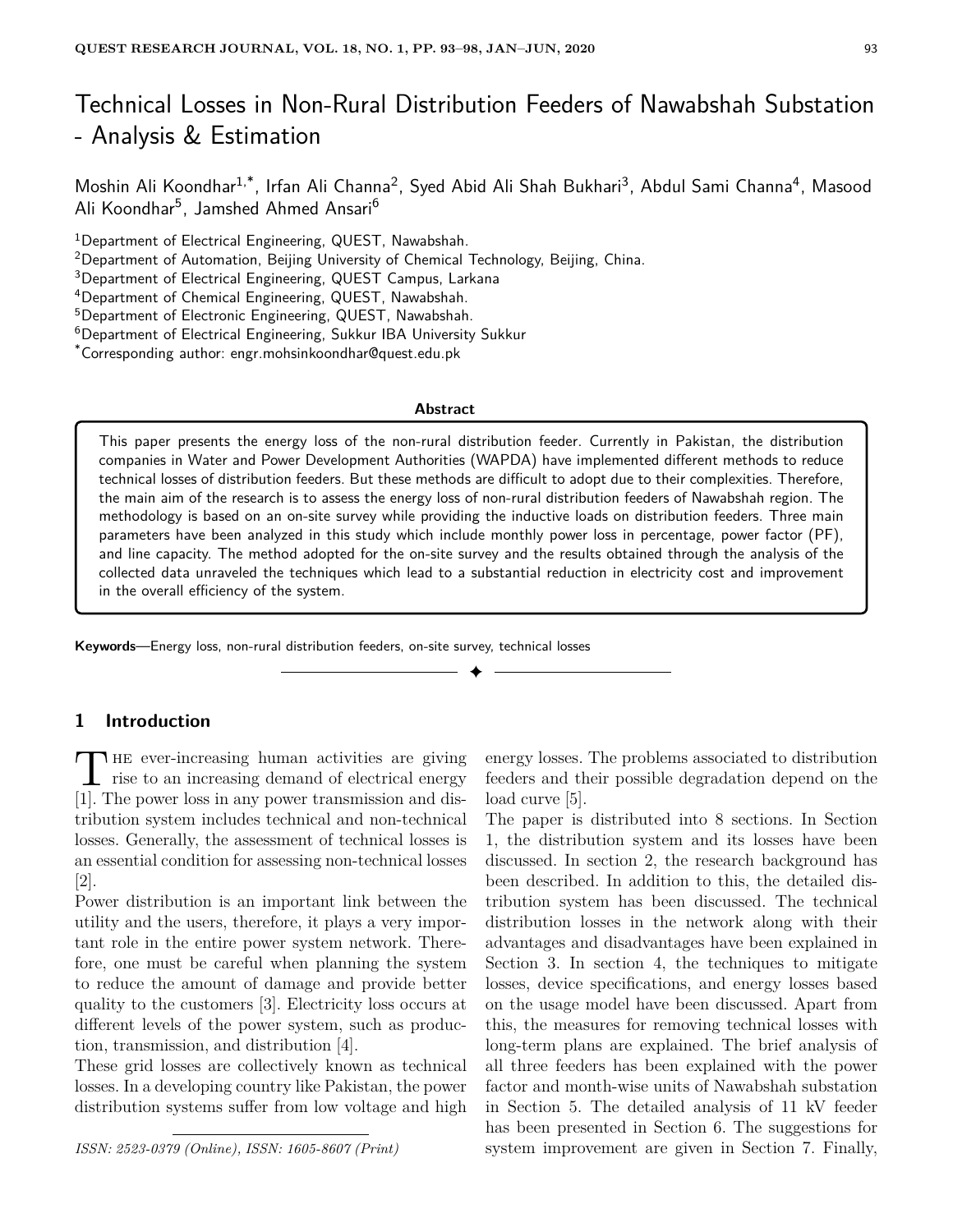the remedial measures for energy loss, proper selection of transformer, and research methodologies with future prospectives are presented in Section 8.

# **2 Research Background & Problem Statement**

In electrical network, resistance is offered to the power flow. It passes the electrical current through the network but produces energy loss. Energy losses are actually known as technical losses. In Pakistan, power quality disturbance due to energy loss is a problem offered by the distribution system. Voltage drop and energy loss of the distribution system are linked with each other. In Pakistan, overall transmission and distribution energy losses are up to 26-30%. Also 70-80% losses are observed in transmission and distribution. According to Water & Power Development Authority and National Electric Power Regulatory Authority, there is about 1.5 billion rupees per year total losses due to power theft and technical losses. In Pakistan, distribution companies launch some plan of action to overcome the energy loss and theft control, system upgradation and guidelines. About10% voltage variations at the consumer service mains and 3-5% power losses are allowed in Pakistan [6].

## **3 Technical Losses**

Technical networks cause technical losses due to low conductor materials, transmission equipment, transformers, high transmission, and magnetic damage to the distribution lines [7][8]. Technical losses are due to the inherent electrical properties of system components [9]. Fixed or iron losses occur in the transformer core and are independent of load current. Copper or variable losses are dependent on load current and occur in conductors, cables, and transformers [10]. The current loss depends on the resistance and current in the circuit. Outdated power distribution systems, small-size connectors, improper maintenance, loose connections, improper gaskets, and coils are some of the reasons for the high resistance of lines and transformers, leading to technical power losses. Overload, unbalanced load, poor load capacity factor, and improper reactive power compensation will cause the current to increase, which leads to power loss. Therefore, the power loss will be reduced by reducing current or resistance [11].

The technical loss is usually 22.5% and it depends directly on the network function and the operating mode [12]. These technical disadvantages are inherent in the system and can be reduced to a favorable level [13].

Technical loss is categorized as fixed loss and variable loss. Fixed losses have nothing to do with the load and mainly occur in distribution transformers, such as hysteresis and Eddy current losses. Variable or load-related losses mainly occur in transformers, lines, and cable conductors [14]. Technical losses in the distribution network can also be converted into energy losses in terms of revenue. However, diffusing the silver conductor and minimizing the core loss of the silver conductor helps to reduce the loss. Also, by using the correct cable gauge ratio and avoiding knots along the cable, excessive cable length can lead to power loss, unimproved customer load, and eventually cable removal. All these factors can reduce energy loss and affect the total energy revenue of the region [15].

## **4 Techniques to Mitigate Technical Losses**

There are various techniques to mitigate the losses to improve the power and efficiency of a distribution system. These methods are mentioned in Table 1.

#### **4.1 Measures for Removing Technical Losses**

There are two types of measures for removing technical losses which are discussed as follows.

#### 4.1.1 Short-Term Measures

Following measures are suggested for short-term losses of electricity.

- Identify the most vulnerable areas in the distribution system and strengthen/improve these areas to get the most benefit from limited resources.
- Reduce the length of LT lines by moving distribution substations/auxiliary distribution transformers (DT).
- The formation and replacement of DT, its noload loss is small, such as an amorphous iron core transformer.
- Install parallel capacitors to improve the power factor.

#### 4.1.2 Long-Term Measures

Following long term, measures are suggested for electricity T&D technical losses.

• The complete mapping of primary and secondary distribution systems clearly describes vari-ous parameters, such as conductor size, wire length, etc.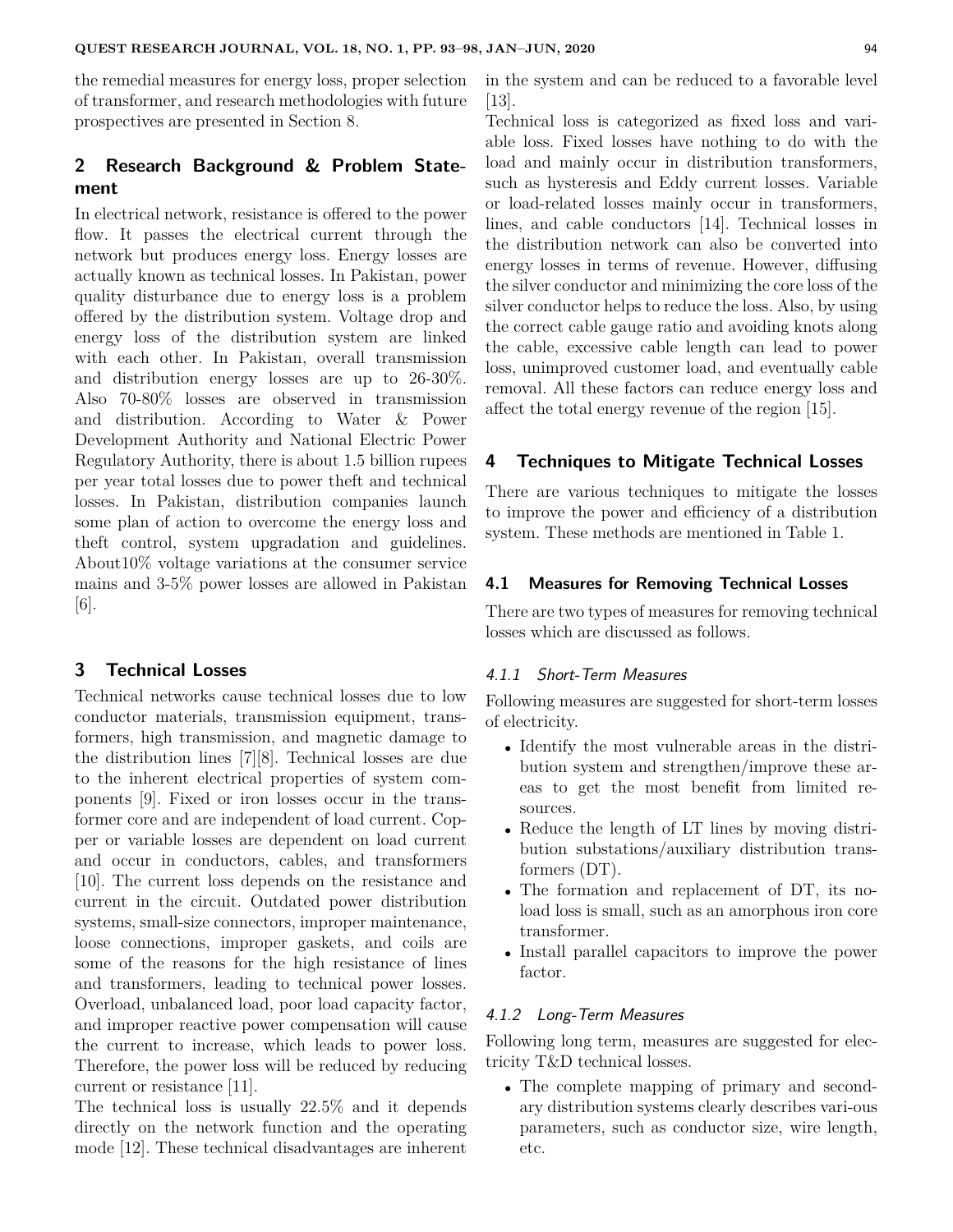| <b>Factors Leading to Technical Losses</b>                                                    | <b>Extracted Energy Loss</b>                                                                                                                                                                                                                                                                                                                                                                                                                                                                                                                                                                                                                                                                                                                                                                                                                                                                                                                                                                                                                     |
|-----------------------------------------------------------------------------------------------|--------------------------------------------------------------------------------------------------------------------------------------------------------------------------------------------------------------------------------------------------------------------------------------------------------------------------------------------------------------------------------------------------------------------------------------------------------------------------------------------------------------------------------------------------------------------------------------------------------------------------------------------------------------------------------------------------------------------------------------------------------------------------------------------------------------------------------------------------------------------------------------------------------------------------------------------------------------------------------------------------------------------------------------------------|
|                                                                                               |                                                                                                                                                                                                                                                                                                                                                                                                                                                                                                                                                                                                                                                                                                                                                                                                                                                                                                                                                                                                                                                  |
| System drawing<br>Device specifications used in the network<br>Parameters of system operation | i) Short-Term Measures<br>System reshaping<br>$\bullet$<br>System reconductoring<br>Forbid crack at insulators<br>Distribution transformers should be Better<br>Load balancing and load management<br>Shunt or series capacitor installation<br>Improving junction connections<br>Increment in HT:LT Ratio<br>Acceptance of tall voltage distribution network<br>Daily continuation of distribution network<br>Formation of the main substation<br>ii) Long-Term Measures<br>Date collection for current load, operating conditions, expected load<br>$\bullet$<br>expectations, etc. from the network station to the user level.<br>Mapping of the current system<br>$\bullet$<br>Study of an existing system<br>Arrangement for raise the system<br>Technical options, including the integration of system updates.<br>$\bullet$<br>An estimate of a variety of alternatives for minimum price best resolution<br>Seething up of purview of workings<br>Ground work of rate estimate<br>Phasing of facility and their price<br>Fiscal analysis |

TABLE 1: Techniques to reduce technical losses

- Carrying out detailed distribution systems studies considering the expected load devel-opment during the next 8-10 years.
- Collect data about the current load, operating conditions, forecasts of expected load, etc.
- Develop long-term plans to strengthen and improve power distribution systems and related transmission networks [16].

## **5 Analysis of Feeders**

We performed feeder analysis for the year 2019 with respect to %age power loss with the three feeders in WAPDA. In a financial year, the ratio of the monthly energy loss to the total input power supplied to the feeder is defined as a cumulative loss. The main reason for using these three feeders is that the peak load is high on these feeders as compared to other feeders such as Gharibabad, Daur, Balooja Quba, Khaddar feeders in Nawabshah subdivision. Nawabshah-I, Nawabshah-II and Nawabshah Society feeders are in the main city, therefore, it is easy to visit them to collect data to analyze losses. Also, there are more losses on these three feeders as compared to other feeders and it is necessary to mitigate these losses.

Nawabshah-I Feeder 9000 8000 7000 **Units** 6000 **Feeder** Units 5000 **□ Units Sold** 4000 3000 2000 **Unit Loss** 1000 Jab MA Max  $\Theta^{\text{R}}$ For **Months** 

Fig. 1: Nawabshah-I feeder: Month-wise units of Nawabshah substation

#### **5.1 Nawabshah-I Feeder**

Figure 1 shows Nawabshah-I feeder's month-wise units of Nawabshah substation for the year 2019. It can be seen that two types of data have been taken for units feeder, i.e, units sold and units loss. The highest units on feeder were nearly 8400.

#### **5.2 Nawabshah-II Feeder**

Figure 2 shows Nawabshah-II feeder's month-wise units of Nawabshah substation for the year 2019. In this graph, relationship between units and monthly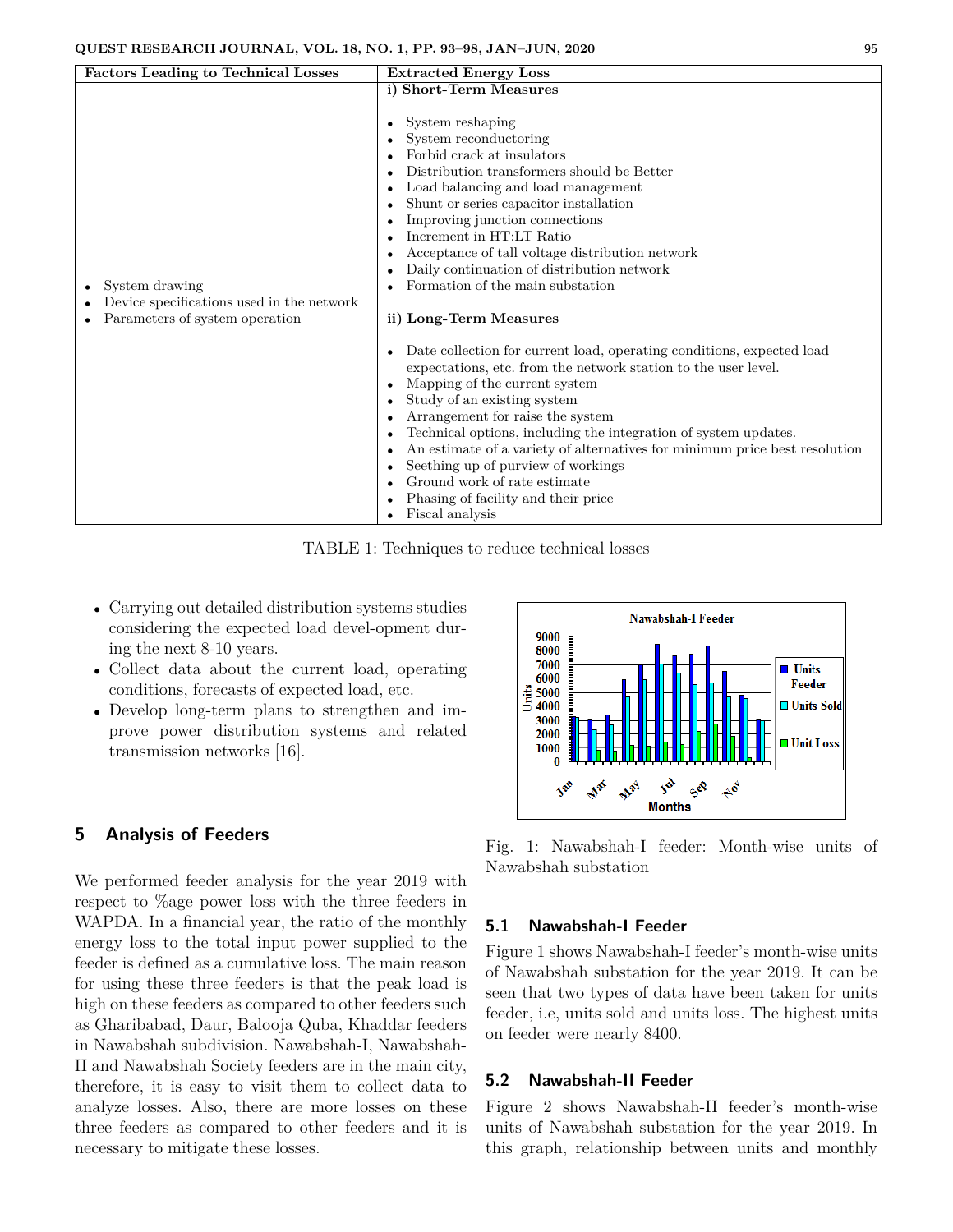

Fig. 2: Nawabshah-II feeder: Month-wise units of Nawabshah substation



Fig. 3: Society feeder month-wise units of Nawabshah substation

data is presented. Furthermore, the highest value of units on this feeder was 11010.

## **5.3 Society Feeder**

Figure 3 shows the society feeder's month-wise units of Nawabshah substation for the year 2019. In the month of June, the units of this feeder were 10547. Whereas, sold units to consumers were 7693. It means that the loss of units was 2854. There are mainly two techniques used for loss reduction: i) installation of shunt capacitance, and ii) changing conductor size. Figure 4 shows the comparison of Nawabshah-I feeder losses in percentage from January to December. In this graph, it is shown that the peak of losses in September for the year 2019 was 32.3. Whereas, for the year of 2018, it was 32.5 which shows that losses in 2019 were reduced to 0.2% as compared to 2018. Figure 5 shows the comparison of Nawabshah-II feeder losses in percentage from January to December. In Nawabshah II feeder, it is shown that the peak value of losses in 2019 was 42.7. Whereas, in 2018 it was 43.4 which means that losses decreased by 0.7%. Comparative



Fig. 4: Nawabshah-I Feeder losses during 2018-19



Fig. 5: Nawabshah-II Feeder losses during 2018-19

analysis has been presented in Figure 6 which shows that in May the losses were at peak. As compared to 2018 0.6% of losses were reduced in 2019. Figure 7 shows the comparison of Power factor (Pf) on three 11 kV non-rural feeders for the year 2018 and 2019. It is evident that the value of Pf in Nawabshah I feeder is 0.93 which is better than Nawabshah II and Society feeders.



Fig. 6: Society Feeder losses during 2018-19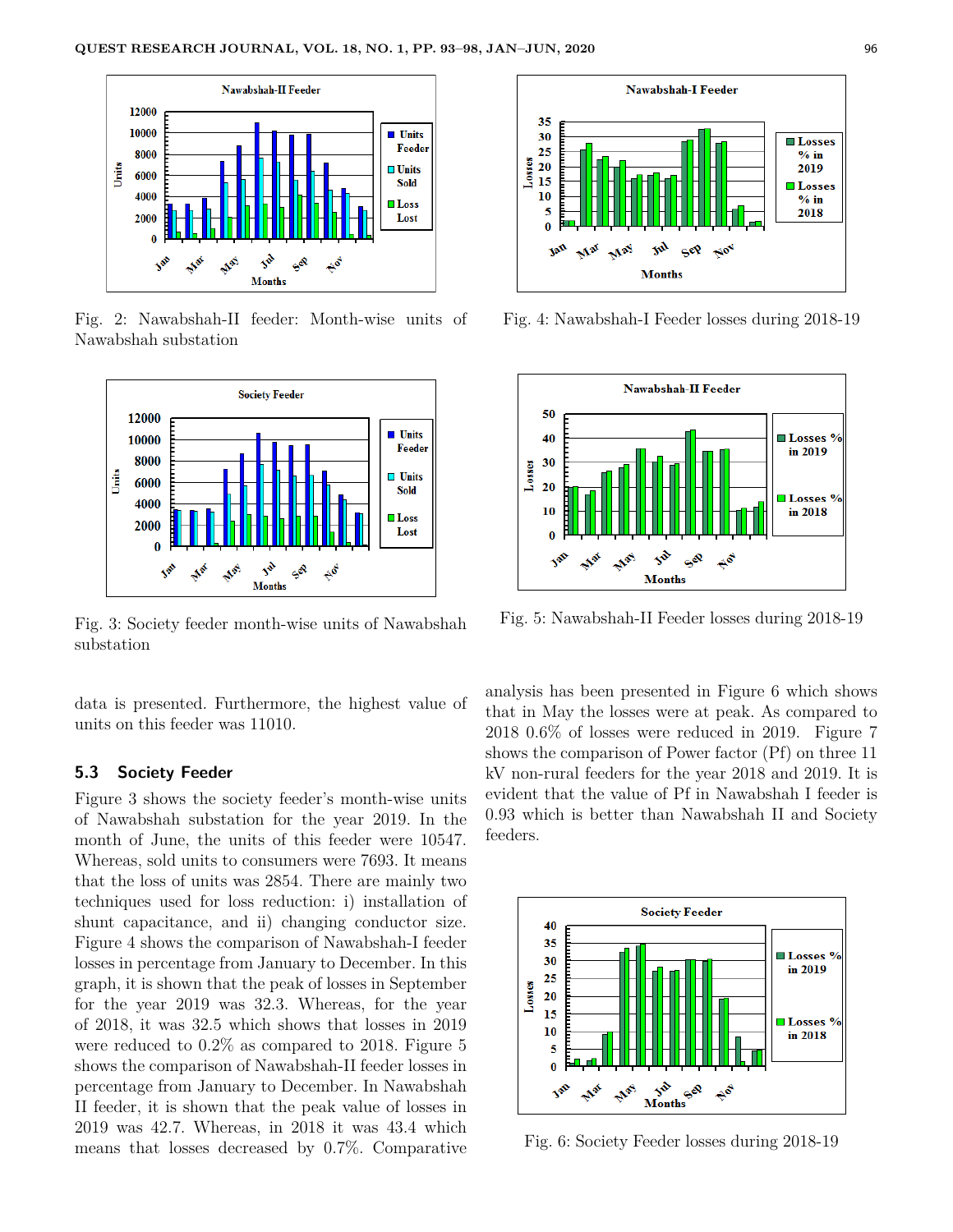

Fig. 7: Power Factors of three Feeders

### **6 Analysis**

During 2018-2019, the average power factor for nonrural feeder was 0.82. The power factor is increased to 0.86 in 2019. There is no regulatory data for 2018-2019, but in 2018-19, the average regulatory data is 5.7%. When studying the 11 kV feeders, our analysis revealed that the nominal value kVA of the distribution transformer (DT) was higher than the maximum demand kVA. This led to a major problem for the distribution transformer. One is higher iron loss being a higher grade, and the other is higher early cost. The energy meters are not linked to a distribution transformer. This results in approximate energy consumption which leads to faults in energy failure analysis. Many power outlets have changeable supply voltages by over 15%. When the voltage level is reduced, as in the case of an induction motor, the current is increased. The induction motor increases the current from 13% to 16%, reduces the voltage drop by 15%, reduces the torque by 20%, and increases the line loss of the distribution line by approximately 23%.

To effectively solve this problem, we should reduce the length of the low voltage line to the transmission line and arrange the high voltage power supply line. In power distribution distributors, the power factor is usually higher than 0.87 to 0.93. When the power factor is comparatively lower, the distribution loss is large [11]. In fact, as the power factor decreases, the current flowing through the conductor increases. The loss is proportional to I2, therefore, with each increment in the current amplitude, the loss will increase several times. This can be fatal to a power distribution network when the capacitors are unstable or do not work properly in the system. For long loads dispersed in non-rural areas, 11 kV transmission lines are usually used. One of the main problems in these areas is high resistance to streaks and energy losses. In January 2019, the rate of percentage loss was low.

#### **7 Suggestions for System Improvements**

To reduce the loss of transformer power within an acceptable range, it must be selected sensibly. The nominal value of the transformer should be in acceptable requirements, and very close to the load of the existing system. The power meter must be connected to a distribution transformer, so that precise voltage losses, instead approximate voltage losses, can be noticed . In the process of distributing the low voltage to the feeder, problems were found. The 11/33 kV switch can be used to handle the problem conveniently and automatically, and a hybrid capacitor with a tension regulator can be used in the substation to solve the problem. By using transformer capacitors, we can decrease line loss at the user receiving station. Two-thirds of the user requirements for these shuntcapacitors are located at two-thirds of the distance from the distribution transformer.

These transformer capacitors reduce power-losses by 5% to 6%. As shown in the simulation, this will result in a 15% increase in voltage regulation and a 25% decrease in current. Depending on the degree of improvement of the power factor, the distribution losses will usually be reduced by 11%. Additional optimization of the supply system can be made using a fast feeder (28% loss reduction) and a 25% to 35% loss reduction through HVDS. These recommendations take a crucial role in reducing losses up to 55%.

## **8 Conclusion**

This paper has presented the technical losses and their mitigation for 3 distribution feeders. As the main problem of 11kV distributed feeder is an energy loss which causes a huge impact on revenue. An on-site survey method has been done on the feeders with the analysis of power factor, energy losses, and line capacity. The results conclude that remedial measures for energy loss include: (i) a right selection of transformer based on the peak load in the service area, (ii) the length of feeder units, (iii) and proper reorganization of the distribution network, and (iv) appropriate placement at the receiving end of the transformer scale to check loss using a shunt capacitor. Distribution companies should be interested in initial investment to save future expenses. In an emergency, a high-voltage DC system must be used in place of the power distribution system. To improve the operating system, workers must be properly and regularly trained. Furthermore, the proposed work can be beneficial to other feeders of distribution companies (DISCOs).